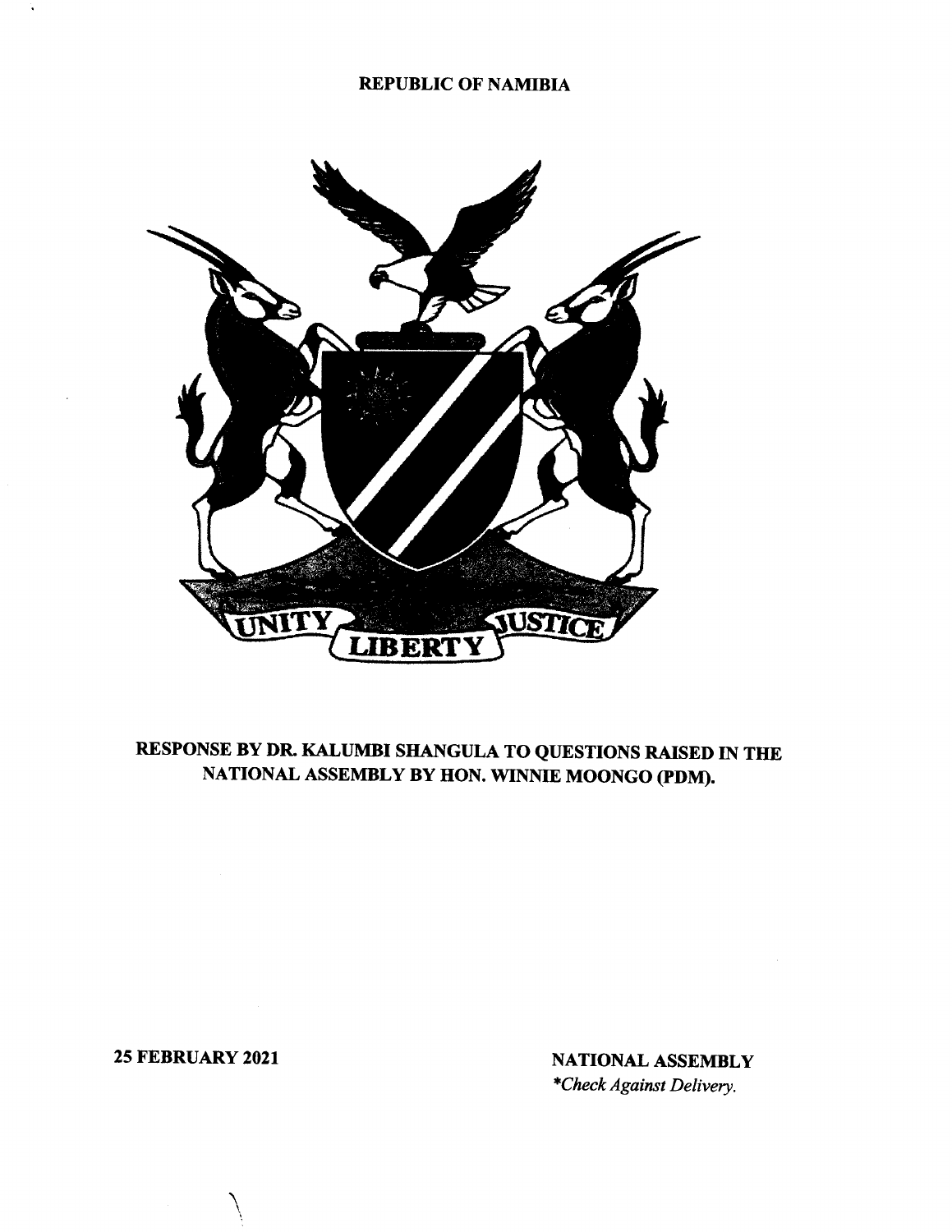## Hon Speaker Hon Members

I rise to respond to questions raised by Hon Winnie Moongo of the PDM, and an Alumnus of the Ministry of Health and Social Services. Sometimes, I feel like asking you Hon Moongo to respond to some of the questions relating to the Ministry having been an employee of the Ministry. Hereunder follows the questions and answers.

*Question 1: How prepared is the Ministry of Health in particular, and government in general, in terms of the cold chain management of the Pfizer vaccine which required to be stored at a* specific temperature?

The Ministry has put in place a framework to guide the acquisition of COVID-19 vaccines for the country. Considerations to guide this process were made taking into account several variables. These include the costs of specific vaccines, cold chain management requirements and other logistics. The Ministry has noted the high costs involved in acquiring Ultra Cold Chain for the Pfizer vaccine. In this regard, we will prioritize procuring vaccine which has the same storage temperature range that the Ministry has in place already. As the Honourable Member is fully aware, being a Nurse and thus an Alumnus of the Ministry as I indicated, the Ministry has a well-established Expanded Programme of Immunisation (EPI) under which we have conducted vaccination campaigns for different diseases since independence. The COVID-19 vaccination campaign will be rolled out under this programme in order to leverage on existing capacities, expertise and infrastructure. As such, so far, the Ministry has not considered procuring refrigerators for the storage of the Pfizer vaccine.

*Question* 2: *Is the Ministry of Health and Social Services considering the procurement of new fridges for the storage of the Pfizer Vaccine?*

As I indicated above, the procurement of the Pfizer vaccine is not among the top priorities at the moment, and investment of limited resources in additional Ultra Cold Chain (VCC) facilities would not be prudent.

*Question* 3. *Is the WHOfinancially willing to support the Namibian government in terms of capacity building in theform of trainingfor Hew, providing community education, purchasing of equipment and distribution among others?*

The World Health Organisation is not a financing agency but a technical agency of the United Nation. The WHO is however a member of the national response team supporting the Ministry in the fight against Covid-19. Its mandate is to improve capacity in Member States by providing technical support in training, education and other fields.

*Question* 4. *When can the significant majority of Namibians anticipate their turn to receive the vaccines? When will government acquire enough doses to enable the distribution of the vaccines to substantial portion of the population?*

The roll-out of the vaccine to the population will be multi-phased, as the country does not expect to receive all the required doses of the COVID-19 vaccine at once. A certain population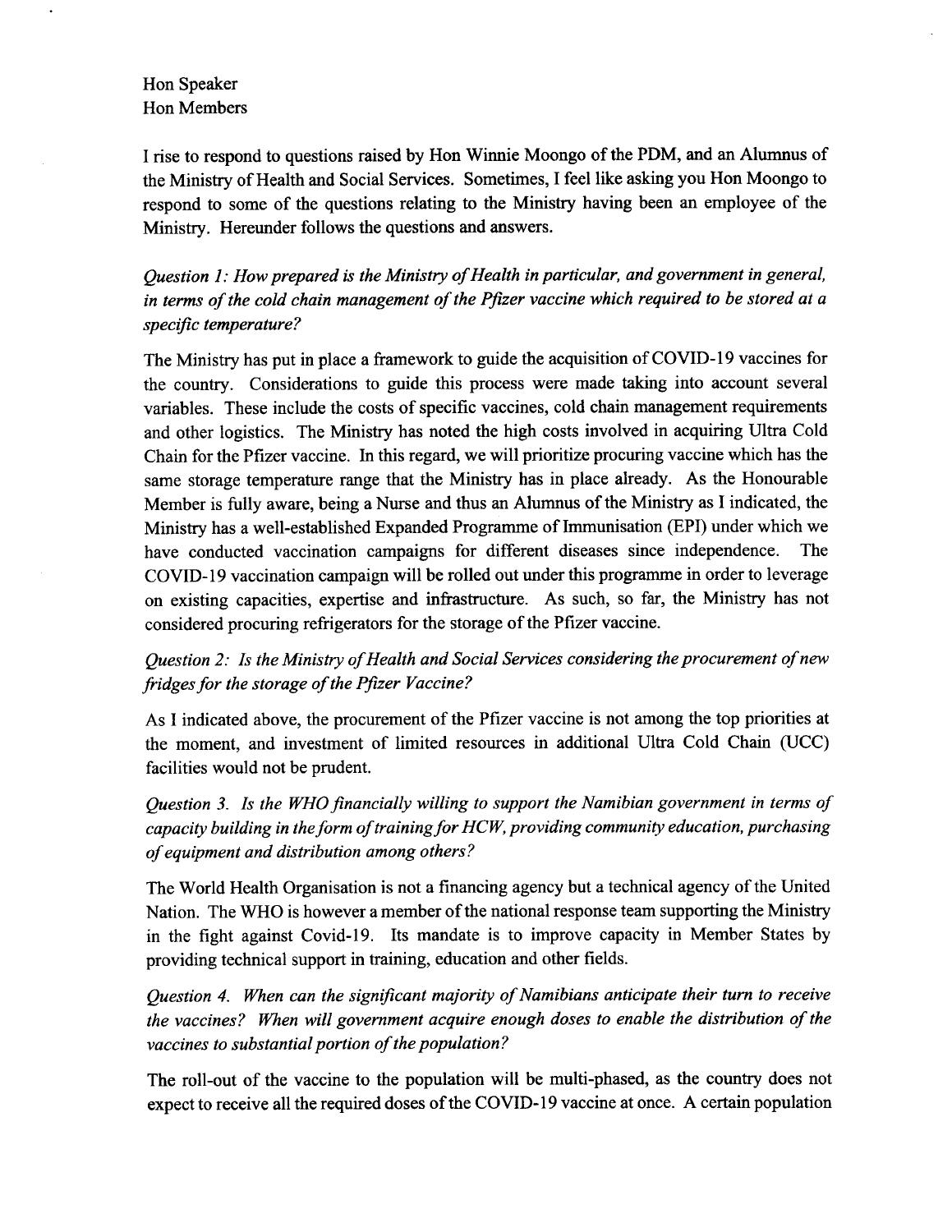groups will be prioritized to receive the doses first based on their risk profile. The prioritized population groups are further articulated in the National Deployment and Vaccination Plan.

Moreover, based on the speed of production of vaccine products to enter the market, our hope is that by the end of the fiscal year 202112022, a significant proportion of the targeted population should have been vaccinated. This will depend on the vaccine landscape and production.

*Question:* 5 *Last but not least, Namibia is set to receive about 120,000 doses of the AstraZeneca soon. The AstraZeneca vaccine has proven to be 70% effective with normal Covid-19, but only* 22% *effective when poised against the new South African variant. How sure are we that the new South African Variant has not reached Namibia yet, resulting in us wasting money on the AstraZeneca vaccine?*

Namibia has sent a number of samples to NICD in South Africa to confirm whether the variant identified in South Africa is also present in Namibia. The results of these tests should be available this week. However, there is a strong suspicion that this variant (B.l.351) is already circulating in Namibia due to the extensive cross-border activities between Namibia and South Africa. The results of the investigations will inform on the choice of the vaccine to be used in Namibia.

I thank you Honourable Speaker for giving me the floor.